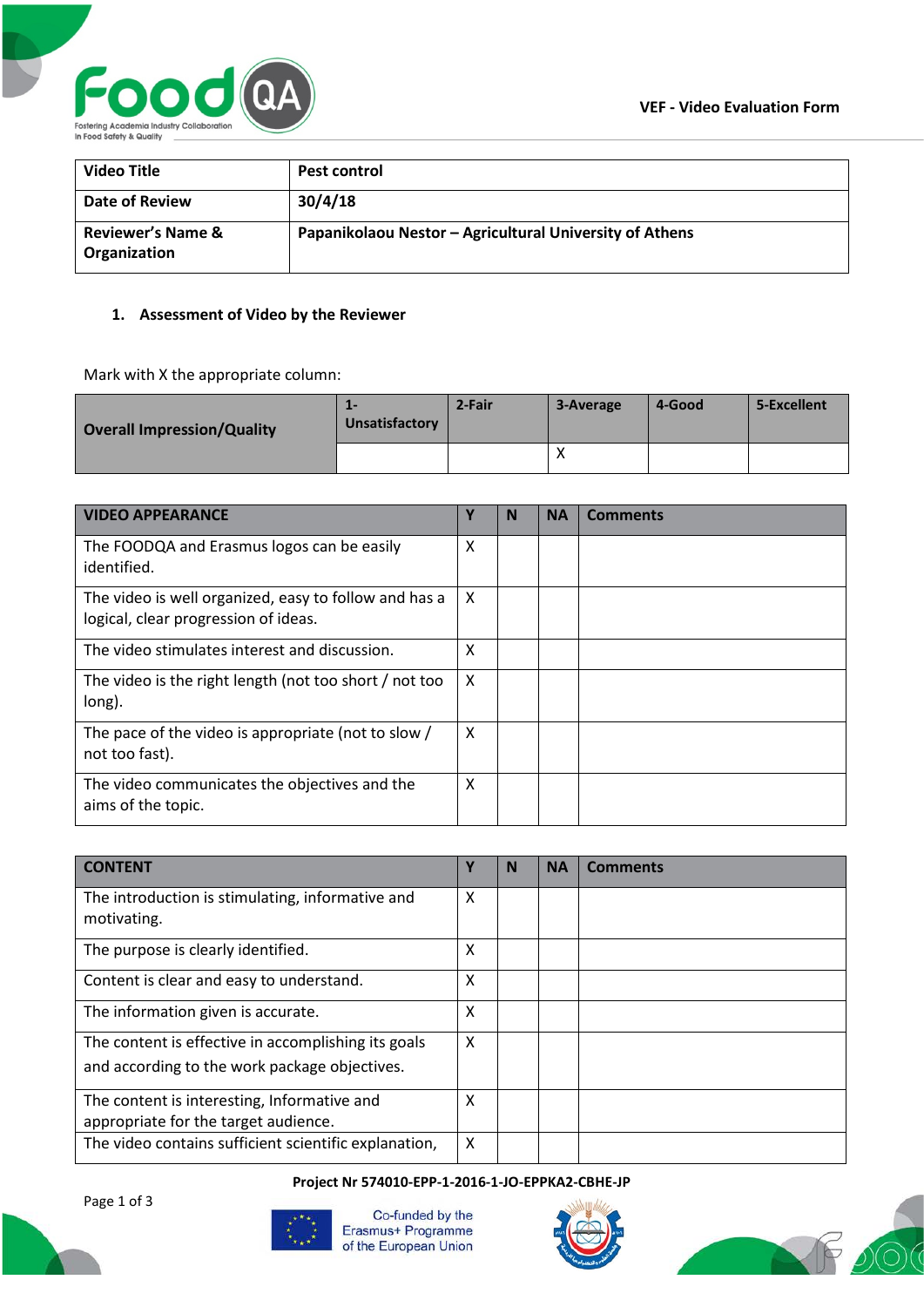



| <b>CONTENT</b>                                                                | Υ | N | <b>NA</b> | <b>Comments</b> |
|-------------------------------------------------------------------------------|---|---|-----------|-----------------|
| where needed.                                                                 |   |   |           |                 |
| Titles and subtitles are appropriate.                                         | X |   |           |                 |
| The video does not need the addition of information<br>to reach completeness. | X |   |           |                 |
| There is not any information in the video that<br>should be removed.          | x |   |           |                 |
| The video ends smoothly, summarizing the main<br>points.                      | x |   |           |                 |

| <b>PRODUCTION QUALITY</b>                                                                                                                            | Y | N            | <b>NA</b> | <b>Comments</b>                                                                                                                                                              |
|------------------------------------------------------------------------------------------------------------------------------------------------------|---|--------------|-----------|------------------------------------------------------------------------------------------------------------------------------------------------------------------------------|
| The narration is understandable and of good quality.                                                                                                 | X |              |           |                                                                                                                                                                              |
| The vocabulary is appropriate.                                                                                                                       |   | $\mathsf{x}$ |           | 7.17: The first sentence<br>$\bullet$<br>doesn't make sense(Foul<br>their environmentsmell)                                                                                  |
| The music, if any, is appropriate for the video.                                                                                                     | X |              |           |                                                                                                                                                                              |
| There are no distracting background noises.                                                                                                          | X |              |           |                                                                                                                                                                              |
| The audio and video are in sync.                                                                                                                     |   | X            |           | 6.12-6.14: Voice says air<br>$\bullet$<br>curtains while video shows<br>fly trap                                                                                             |
| Sound volume, clarity and mix noise are of good<br>quality.                                                                                          | X |              |           |                                                                                                                                                                              |
| There are no grammatical or spelling mistakes in<br>subtitles and narration.                                                                         |   | X            |           | 0,37: An effective pest<br>$\bullet$<br>control steps<br>5.23: diseases such as<br>6.33: Feces instead of faces<br>8.25: as in the case<br>9.28: is creating a<br>protective |
| The video is of good quality (appropriate camera<br>movement, proper frame rate, good sequence of<br>scenes, good lighting, cables/props are hidden) | X |              |           |                                                                                                                                                                              |
| The graphics/animations of the video, if any, add<br>value and are used in appropriate places.                                                       |   | X            |           | 11.23: unclear image<br>$\bullet$                                                                                                                                            |

**NA: Please mark as "NA" if the question does not concern the specific deliverable**

Co-funded by the Erasmus+ Programme of the European Union

**Project Nr 574010-EPP-1-2016-1-JO-EPPKA2-CBHE-JP**